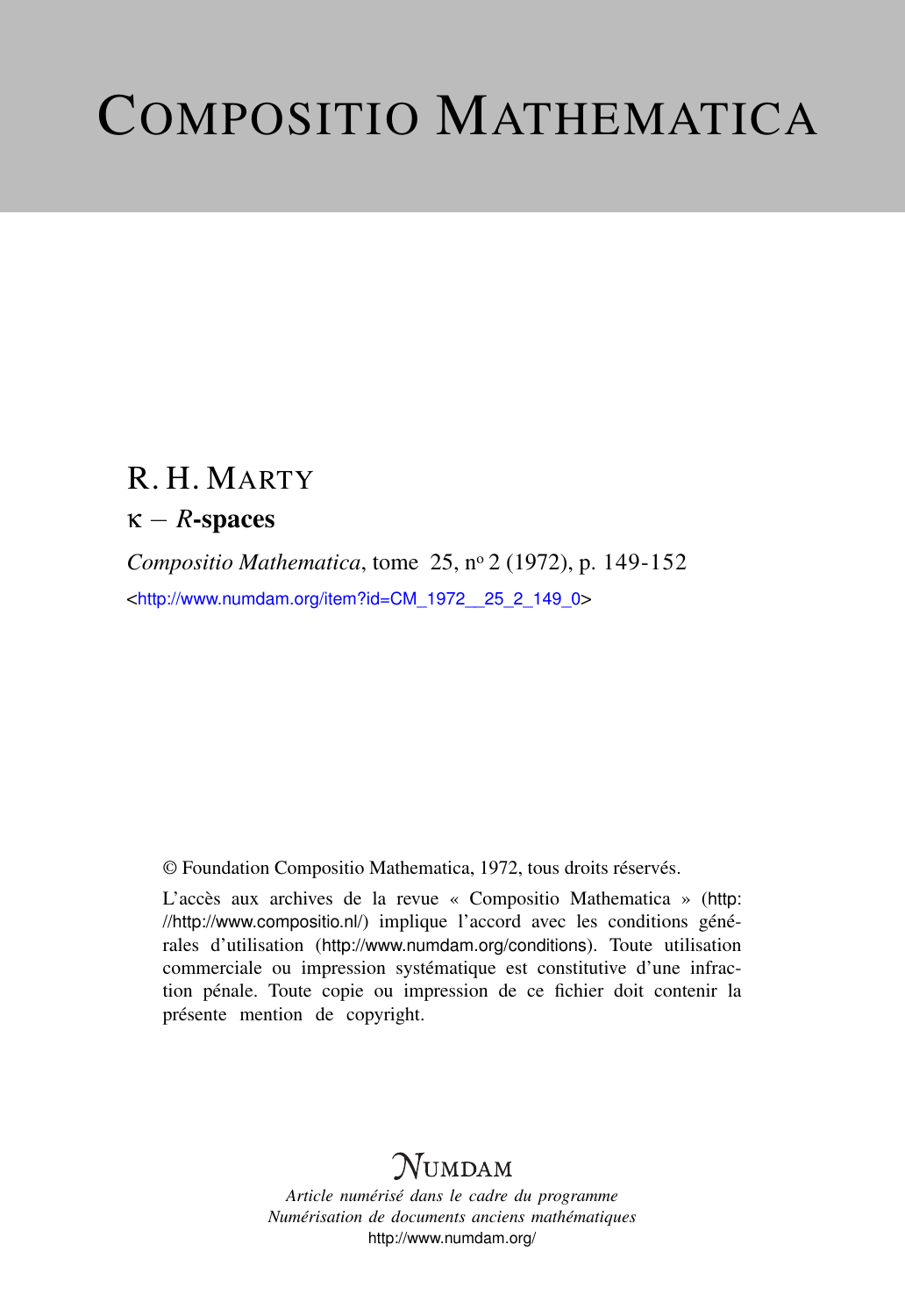## $\kappa$ -SPACES<sup>1</sup>

by

## R. H. Marty

Let R be a nonempty topological class of topological spaces. A space X is said to be locally in  $R$  provided every element of  $X$  has a neighborhood whose closure is in R.  $R/X$  denotes the class of closed subspaces of X that belong to  $R$ . A space  $X$  is called an  $R$ -space provided that for every  $F \subset X$ , if  $A \cap F$  is closed for every  $A \in R/X$ , then F is closed. This concept, introduced in  $[2]$  and  $[3]$ , generalizes such concepts as k-spaces, spaces determined by sequences (sequential spaces), spaces determined by wellordered sets (see [3]), etc.

It turns out however that various classes of spaces have properties similar to the above mentioned, but which cannot be defined in terms of R-spaces. For instance, it has been shown in [4] that every *m*-adic space X has the following property:

(p) For every Q-open subset A of X, if  $A \cap C$  is closed for every compact countable subset C of X, then A is closed. (A set is  $Q$ -open provided that it is a union of  $G_5$ -sets.)

REMARK. Property  $(p)$  is equivalent to the statement that every sequentially closed  $Q$ -open subset of  $X$  is closed.

The purpose of this paper is to introduce a further generalization of *R*-spaces which in particular will enable one to handle property  $\binom{n}{p}$ .

1.

Let  $\kappa$  be a map which assigns to each space X a nonempty class  $\kappa(X)$ of subsets of X. We say that a space X is a  $\kappa - R$ -space if and only if for every  $G \in \kappa(X)$ , if  $G \cap A$  is closed for every  $A \in R/X$ , then G is closed. It is clear that every space X is a  $\kappa - R$ -space if  $\kappa(X)$  contains only closed subsets of X. Henceforth we shall assume that  $\kappa(F) = \{G \cap F : G \in \kappa(X)\}\$ for every closed subspace F of X and that  $\varphi^{-1}[G] \in \kappa(X)$  for every  $G \in \kappa(Y)$  where  $\varphi$  is a continuous map of X onto a space Y. All spaces will be assumed Hausdorff.

<sup>&</sup>lt;sup>1</sup> A portion of this paper is a part of the author's doctoral dissertation directed by Professor S. Mrowka and submitted to The Pennsylvania State University in December 1969.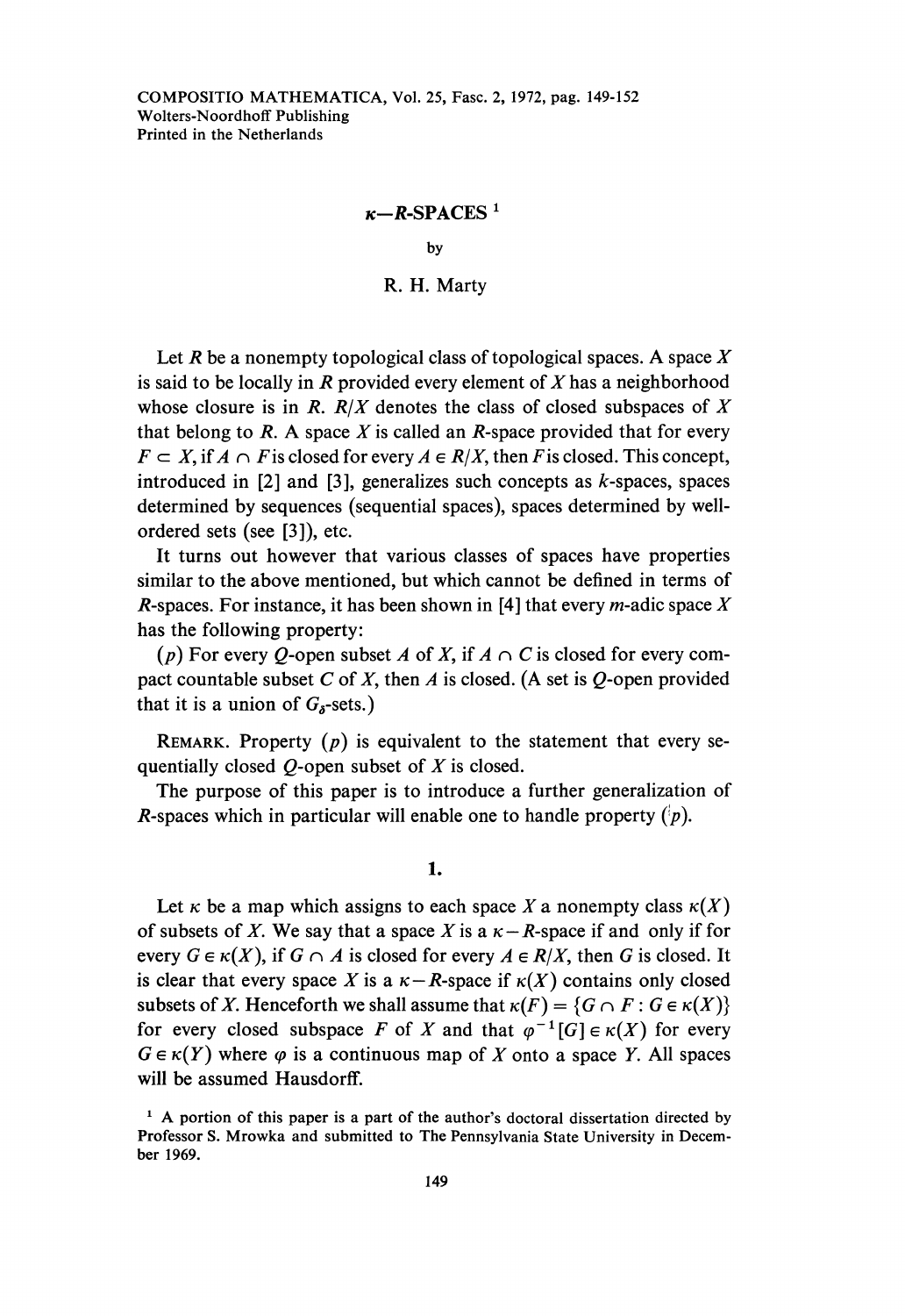1.1. The property of being a  $\kappa - R$ -space is local (i.e., if every element of X has a neighborhood whose closure is a  $\kappa - R$ -space, then X is a  $\kappa - R$ -space).

PROOF. Suppose that  $G \in \kappa(X)$  and G is not closed. Let  $x \in \overline{G} \setminus G$ . There is a neighborhood U of x such that  $\overline{U}$  is a  $\kappa - R$ -space. But  $\overline{U} \cap G$  is not closed in  $\overline{U}$  and  $\overline{U} \cap G \in \kappa(\overline{U})$ . Thus there is an  $A \in R/\overline{U}$  such that  $A \cap \overline{U} \cap G$  is not closed in  $\overline{U}$ . Clearly,  $A \in R/X$  and  $G \cap A$  is not closed in X. Thus X is a  $\kappa - R$ -space.

1.2. COROLLARY. Every space which is locally in R is a  $\kappa - R$ -space.

1.3. COROLLARY. A discrete union of  $\kappa - R$ -spaces is a  $\kappa - R$ -space.

PROOF. This follows since a discrete union of  $\kappa - R$ -spaces is locally a  $\kappa - R$ -space.

1.4. If every member of R' is a  $\kappa - R$ -space, then every  $\kappa - R'$ -space is a  $\kappa - R$ -space.

**PROOF.** Suppose that X is a  $\kappa - R'$ -space,  $G \in \kappa(X)$ , and  $G \cap A$  is closed for every  $A \in R/X$ . To show that G is closed it suffices to show that  $G \cap B$ is closed for every  $B \in R'/X$ .

Let  $B \in R'/X$  be arbitrary. Then B is a  $\kappa - R$ -space by our hypothesis. Since  $G \cap A$  is closed for every  $A \in R/X$  and B is closed in X,  $G \cap B \cap A$ is closed in B for every  $A \in R/B$ . But  $G \cap B \in \kappa(B)$  and B is a  $\kappa - R$ -space; therefore,  $G \cap B$  is closed in B. Clearly,  $G \cap B$  is closed in X. Thus X is a  $\kappa$  - R-space.

A map  $\varphi$  of a space X onto a space Y is called  $\kappa$ -quotient provided that  $\varphi$  is continuous and B is closed in Y for every  $B \in \kappa(Y)$  for which  $\varphi^{-1}[B]$ is closed in X. The map  $\varphi$  is called  $\kappa - R$ -quotient provided that  $\varphi$  is  $\kappa$ -quotient and  $\varphi[A] \in R/Y$  for every  $A \in R/X$ .

1.5. The image of a  $\kappa - R$ -space under a  $\kappa - R$ -quotient map is a  $\kappa - R$ space.

**PROOF.** Suppose that  $\varphi$  is a  $\kappa - R$ -quotient map of a  $\kappa - R$ -space X onto a space Y. Let  $G \in \kappa(Y)$  and suppose that  $G \cap A$  is closed in Y for every  $A \in R/Y$ . By our hypothesis,  $\varphi^{-1}[G] \in \kappa(X)$ . Let  $B \in R/X$ . Then  $\varphi[B] \in$ R/Y; consequently,  $\varphi[B] \cap G$  is closed in Y. But  $B \cap \varphi^{-1}[G] = B \cap$  $\varphi^{-1}[\varphi[B] \cap G]$ . Thus  $B \cap \varphi^{-1}[G]$  is closed in X. Since X is a  $\kappa - R$ space,  $\varphi^{-1}[G]$  is closed. Finally,  $\varphi$  being a *k*-quotient map implies that G is closed in Y. Thus Y is a  $\kappa - R$ -space.

1.6. COROLLARY. If  $R$  consists of compact spaces and  $R$  is closed under continuous maps, then the property of being  $a \kappa - R$ -space is closed under K-quotient maps.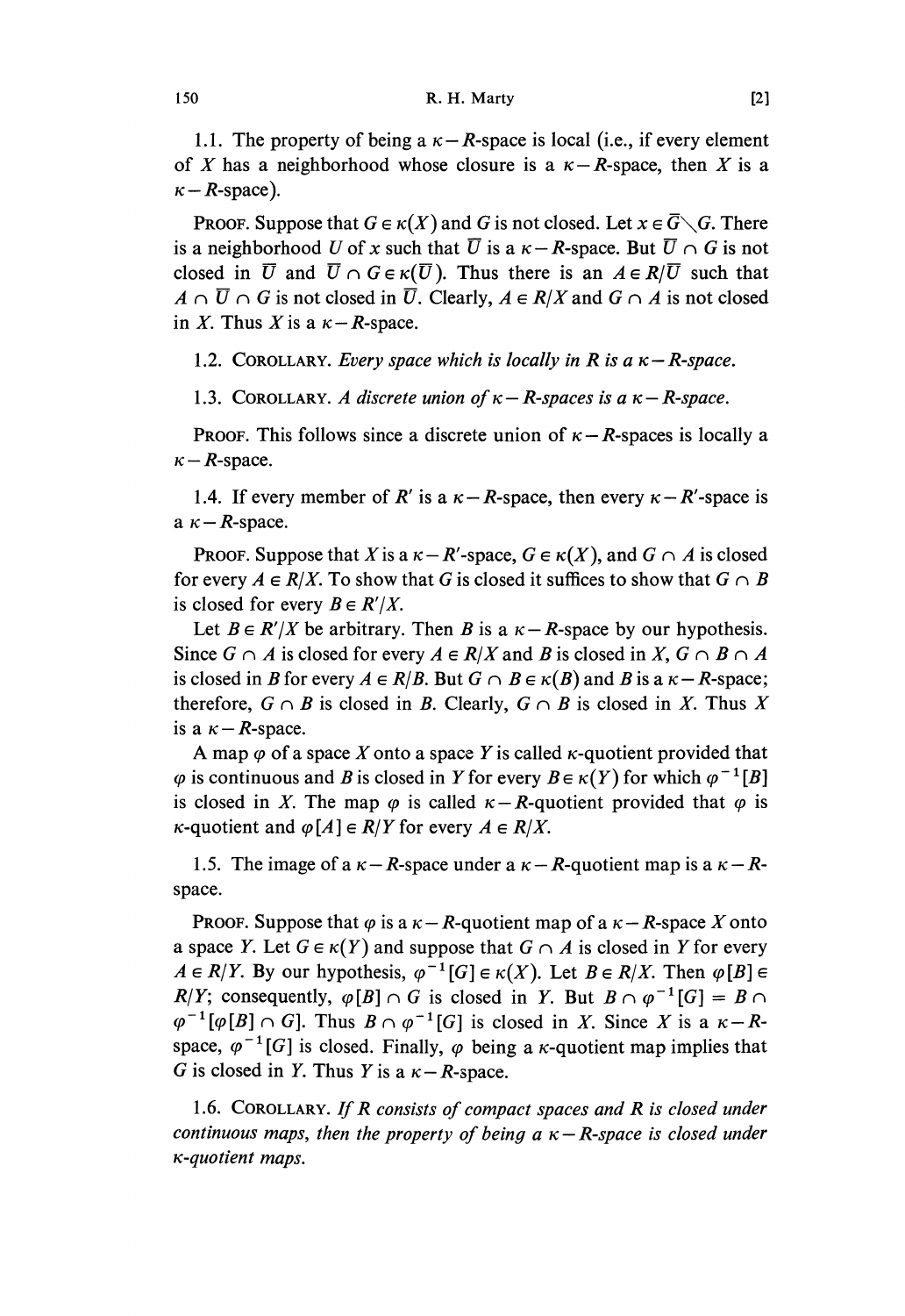#### $\kappa - R$ -spaces

PROOF. This follows since under these hypotheses, every  $\kappa$ -quotient map must be  $\kappa - R$ -quotient.

1.7. Let X be a  $\kappa - R$ -space and let K be a subclass of  $R/X$  such that every member of  $R/X$  is contained in some member of K and  $|X| = X$ . Then X is a  $\kappa$ -quotient of the discrete union of members of K.

**PROOF.** Let Y denote the discrete union of K. For convenience we consider the elements of Y to be the elements of X. Let  $\varphi$  map Y onto X so that the image of a point in Y is that same point in X. It follows that  $\varphi$  is continuous since its restriction to each space in the union is continuous.

Now let  $B \in \kappa(X)$  such that  $\varphi^{-1}[B]$  is closed in Y. If B is not closed in X, then there is an  $A \in R/X$  such that  $B \cap A$  is not closed in X. By our hypothesis, there is an  $X' \in K$  such that  $A \subset X'$ . Thus  $B \cap A$  is not closed in X'; consequently, there is an  $x \in (\overline{B \cap A} \setminus (B \cap A)) \cap X'$ . However,  $x \in \varphi^{-1}(x) \cap X' \subset (\varphi^{-1}[\overline{B}] \cap \varphi^{-1}[A]) \cap X'$  and  $x \notin (\varphi^{-1}[B] \cap \varphi^{-1}[A]) \cap X'$ . Since  $\varphi^{-1}[B]$  is assumed closed and  $B \cap X' \subset \varphi^{-1}[B]$  $\cap$  X', it follows that  $x \notin \overline{B}$ . This is a contradiction. Thus  $\varphi$  is  $\kappa$ quotient.

1.8. THEOREM. Let every  $A \in \mathbb{R}$  be compact and every continuous image of A be a  $\kappa - R$ -space. Then the following are equivalent:

- a) X is a  $\kappa R$ -space;
- b)  $X$  is a  $\kappa$ -quotient of a discrete union of some members of  $R$ ;
- c)  $X$  is a  $\kappa$ -quotient of a space which is locally in  $R$ .

**PROOF.** To show that a) implies b) we let  $R' = R \cup \{$ one-point spaces. Clearly, X is a  $\kappa - R'$ -space. By 1.7, X is a  $\kappa$ -quotient of the discrete union of  $R'/X$ ; however, every one-point space is a quotient of a space in R. Thus b) follows.

The proof that b) implies c) is clear since a discrete union of members of  $R$  is locally in  $R$ .

Finally, c) implies a). Suppose that  $Y$  is a space which is locally in  $R$ (and hence a  $\kappa - R$ -space) and that  $\varphi$  is a  $\kappa$ -quotient map of Y onto X. Let  $R^*$  be the class of all continuous images of members of R. Then Y is a  $\kappa - R^*$ -space. Thus by 1.6, X is a  $\kappa - R^*$ -space. And by 1.4, X is a  $\kappa - R$ space.

Let R denote the class of spaces homeomorphic to  $N^*$  (the one-point compactification of an infinite countable discrete space) and let  $\kappa(X)$ denote the class of  $Q$ -open subsets of the space X. Then a space X is a  $\kappa - R$ -space if and only if every sequentially closed Q-open subset of X is closed. Furthermore, Theorem 1.8 gives a characterization of such spaces.